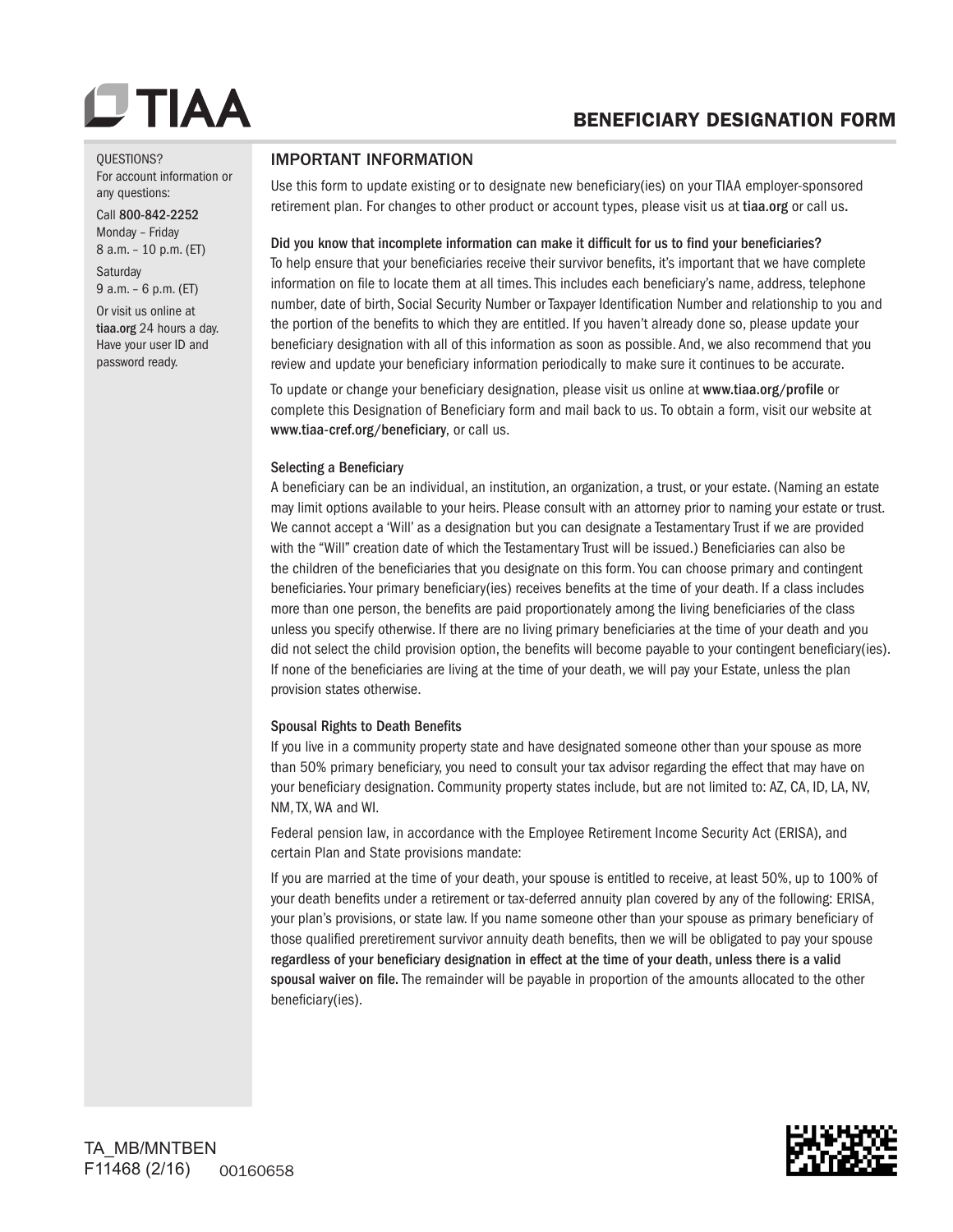Please contact your human resources administrator for any special employer rules.

## IMPORTANT INFORMATION (CONTINUED)

#### How to waive a death benefit?

Please consult with your Plan Representative for more information.

If you are married and want to name someone other than your spouse as beneficiary of your retirement account, your spouse must agree to your beneficiary designation. He or she may consent to your designation by completing the Additional Requirement Based on Marital Status section of this form. A Notary Public or Plan Representative must witness your spouse signing and dating his or her consent.

If your spouse does not sign the Additional Requirement Based on Marital Status section when you complete this form, we will update your beneficiary designation as requested. However, at the time of your death, we will advise your spouse about the legal right to his or her portion of your retirement account. Your spouse will have the option to either claim this inheritance or give up his or her rights to this amount.

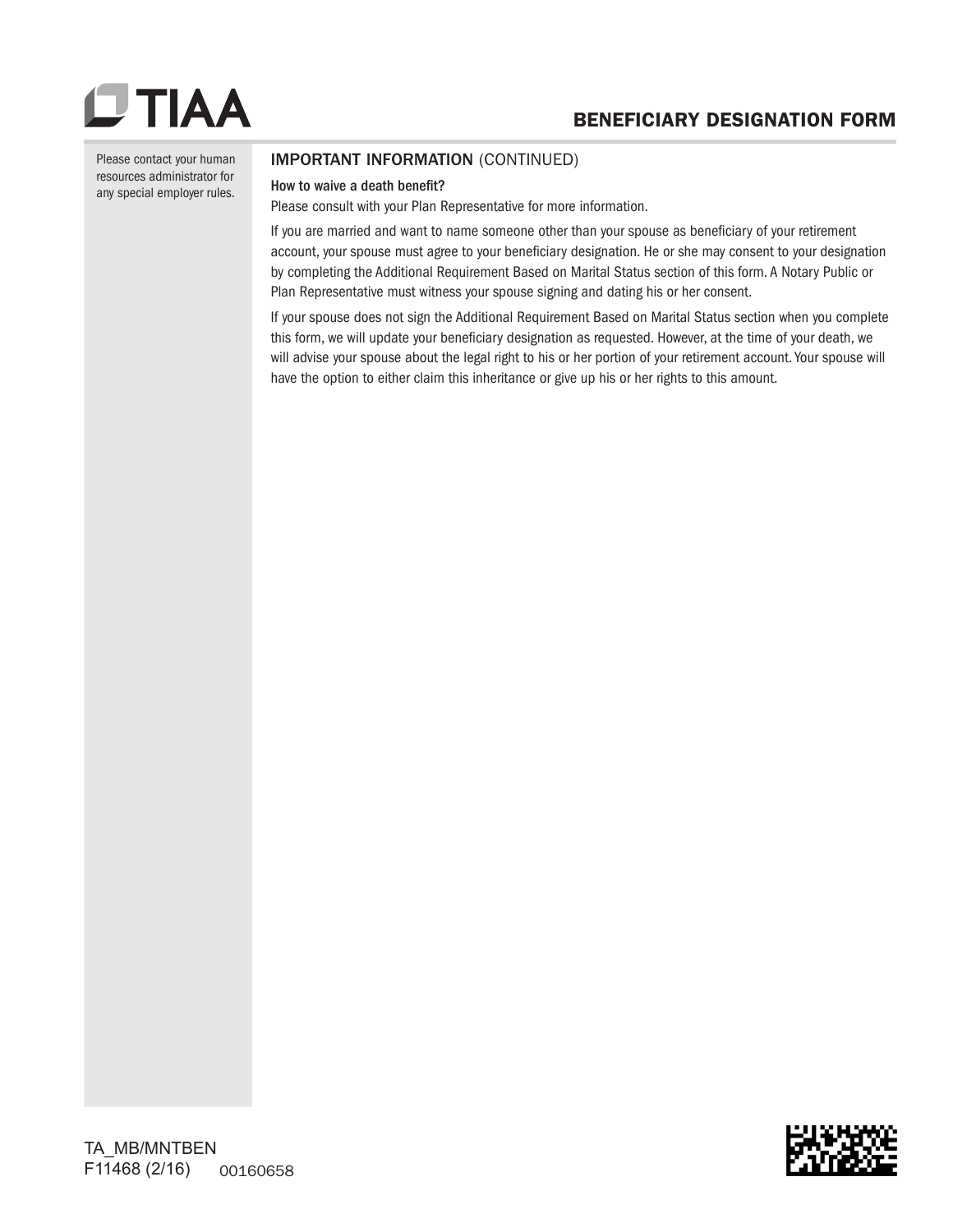# $DTIAA$

## BENEFICIARY DESIGNATION FORM

Page 1 of 7

| Print in upper case using<br>black or dark blue ink and                                                                                                                                                          | 1. PROVIDE YOUR INFORMATION                                                                                                                                        |                |  |  |  |
|------------------------------------------------------------------------------------------------------------------------------------------------------------------------------------------------------------------|--------------------------------------------------------------------------------------------------------------------------------------------------------------------|----------------|--|--|--|
| provide all information<br>requested.                                                                                                                                                                            | <b>First Name</b>                                                                                                                                                  | Middle Initial |  |  |  |
| To help avoid incorrect<br>interpretation or delays,<br>please be sure that all                                                                                                                                  | Last Name                                                                                                                                                          | Suffix         |  |  |  |
| handwritten information is<br>legible.                                                                                                                                                                           | Social Security Number/<br>Taxpayer Identification Number<br>Date of Birth (mm/dd/yyyy)<br>Address                                                                 |                |  |  |  |
|                                                                                                                                                                                                                  |                                                                                                                                                                    |                |  |  |  |
|                                                                                                                                                                                                                  | City<br><b>State</b><br>Zip Code                                                                                                                                   |                |  |  |  |
|                                                                                                                                                                                                                  | <b>Contact Telephone Number</b><br>Extension                                                                                                                       |                |  |  |  |
|                                                                                                                                                                                                                  | <b>Email Address</b>                                                                                                                                               |                |  |  |  |
|                                                                                                                                                                                                                  |                                                                                                                                                                    |                |  |  |  |
|                                                                                                                                                                                                                  |                                                                                                                                                                    |                |  |  |  |
| Check the first box if you<br>want the same beneficiary<br>designation(s) for all your<br>applicable TIAA and CREF<br>annuity contracts. Check the<br>second box only if you want<br>the beneficiary designation | 2. APPLICABLE CONTRACTS AND/OR ACCOUNTS<br>This beneficiary designation applies to:<br>ALL my active TIAA and CREF pension, annuity and IRA contracts<br><b>OR</b> |                |  |  |  |
| applied to specific contracts.                                                                                                                                                                                   | ONLY my TIAA or CREF pension, annuity or IRA contract set(s) indicated below:                                                                                      |                |  |  |  |

ONLY my TIAA or CREF pension, annuity or IRA contract set(s) indicated below:

| <b>TIAA Number</b> | <b>CREF Number</b>                                                                                                               |
|--------------------|----------------------------------------------------------------------------------------------------------------------------------|
| <b>TIAA Number</b> | <b>CREF Number</b>                                                                                                               |
| <b>TIAA Number</b> | <b>CREF Number</b><br>Designations can only be at the contract and/or account level. Plan-based designations are not acceptable. |
|                    | NOTE: If you wish to make changes to other products you hold at TIAA, please visit us at tiaa.org or call us.                    |
|                    |                                                                                                                                  |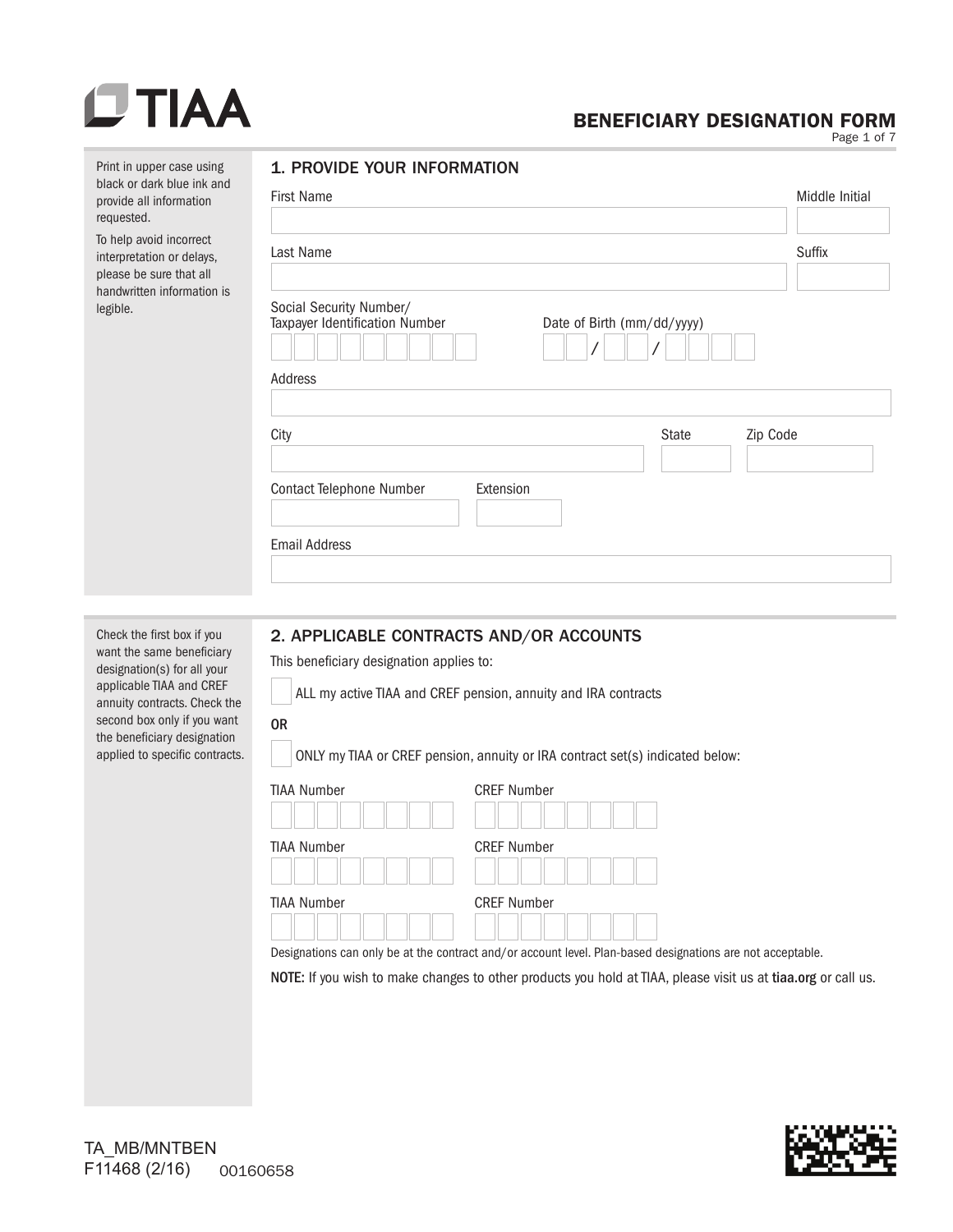#### If you have more than one primary beneficiary, benefits will be divided equally among the living beneficiaries unless you specify the percentage. The percentages for all of the primary beneficiaries must total 100%.

- \* TIAA cannot accept a 'Will' as a designation. For acceptable Trust designations see BENEFICIARY PROVISIONS #4 at end of this form.
- \*\*If you check 'payment to my deceased beneficiary's children' and the named beneficiary predeceases you, the monies which would have been paid to that beneficiary will be divided proportionately among his/her children (if any). If there are no living children for that beneficiary their portion will be paid proportionately to the remaining primary beneficiaries in this class. In the Event there are no primary beneficiaries or their children to pay at the time of your death, we will pay who you select under Contingent beneficiary section #4. If you do not select a Contingent beneficiary, we will pay your Estate, unless Plan provisions state otherwise.

See Provisions at end of this form.

NOTE: Upon death, we will pay the benefits based on your instructions, please make sure that they are in accord with the guidance which is provided throughout this document.

## BENEFICIARY DESIGNATION FORM

Page 2 of 7

## 3. CHOOSING YOUR PRIMARY BENEFICIARY

Tell us who should receive your account balance after your death.

| 1. First Name                                             |                                                                                | Middle Initial     |
|-----------------------------------------------------------|--------------------------------------------------------------------------------|--------------------|
|                                                           |                                                                                |                    |
| Last Name                                                 |                                                                                | Percentage<br>%    |
| Relationship                                              | Payments made to this deceased                                                 |                    |
| Address                                                   | beneficiary's children**                                                       |                    |
|                                                           |                                                                                |                    |
| City                                                      | <b>State</b>                                                                   | Zip Code           |
| Contact Telephone Number                                  | Country<br>Gender<br>F<br>M                                                    |                    |
| Social Security Number/<br>Taxpayer Identification Number | Date of Birth/Date of Trust/<br>Issue Date of Will* (mm/dd/yyyy)               |                    |
| 2. First Name                                             |                                                                                | Middle Initial     |
|                                                           |                                                                                |                    |
| Last Name                                                 |                                                                                | Percentage<br>$\%$ |
| Relationship                                              | Payments made to this deceased                                                 |                    |
| Address                                                   | beneficiary's children**                                                       |                    |
|                                                           |                                                                                |                    |
| City                                                      | <b>State</b>                                                                   | Zip Code           |
| <b>Contact Telephone Number</b>                           | Gender<br>Country<br>F<br>M                                                    |                    |
| Social Security Number/<br>Taxpayer Identification Number | Date of Birth/Date of Trust/<br>Issue Date of Will* (mm/dd/yyyy)<br>$\sqrt{2}$ |                    |

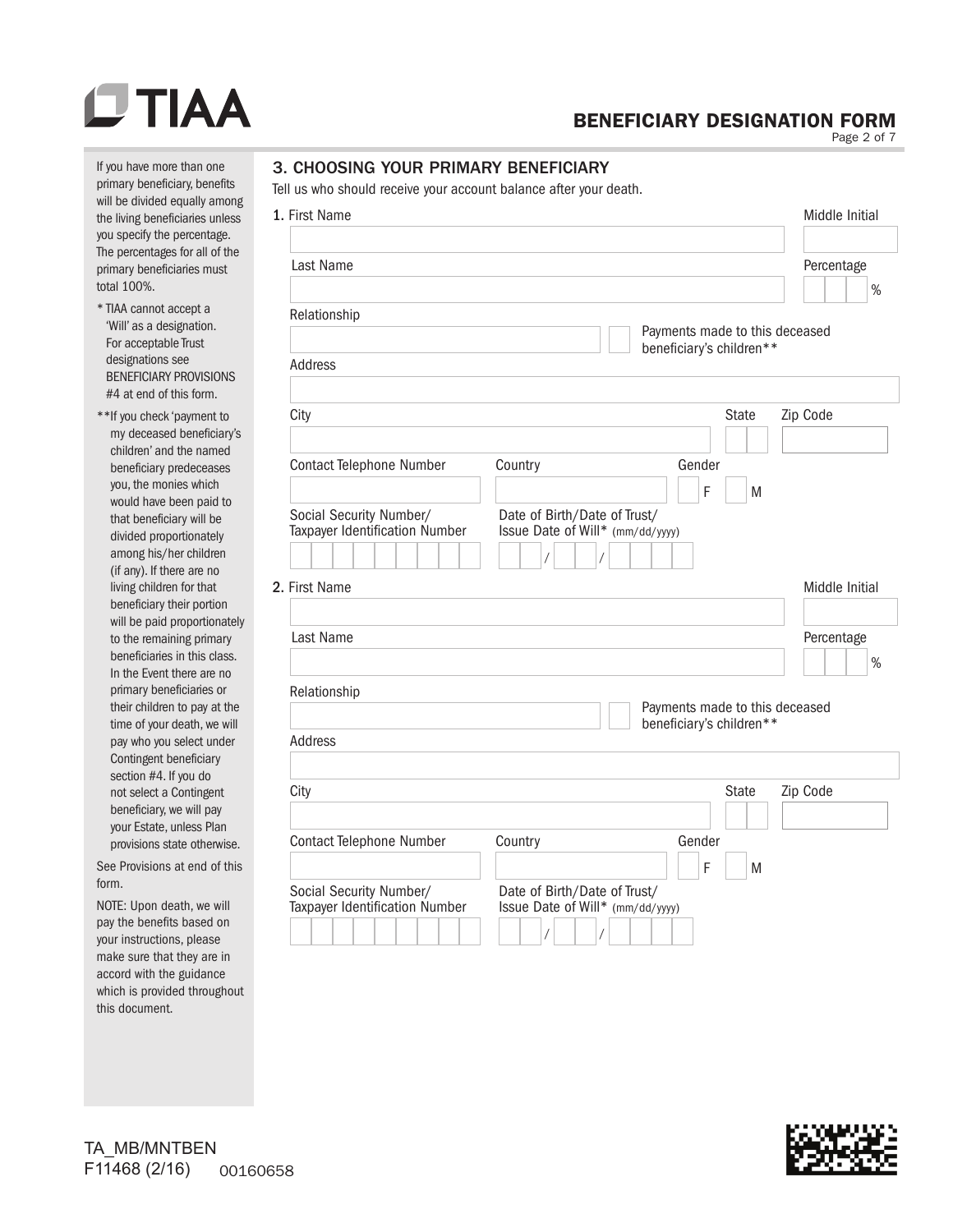# $DTIAA$

## BENEFICIARY DESIGNATION FORM

Page 3 of 7

| Last Name                                                 | Percentage                                                       |
|-----------------------------------------------------------|------------------------------------------------------------------|
|                                                           |                                                                  |
| Relationship                                              | Payments made to this deceased                                   |
| Address                                                   | beneficiary's children**                                         |
|                                                           |                                                                  |
| City                                                      | Zip Code<br><b>State</b>                                         |
|                                                           |                                                                  |
| <b>Contact Telephone Number</b>                           | Country<br>Gender                                                |
|                                                           | F<br>M                                                           |
| Social Security Number/<br>Taxpayer Identification Number | Date of Birth/Date of Trust/<br>Issue Date of Will* (mm/dd/yyyy) |
|                                                           |                                                                  |
| 4. First Name                                             | Middle Initial                                                   |
| Last Name                                                 | Percentage                                                       |
|                                                           |                                                                  |
| Relationship                                              | Payments made to this deceased                                   |
|                                                           | beneficiary's children**                                         |
| Address                                                   |                                                                  |
| City                                                      | Zip Code<br><b>State</b>                                         |
|                                                           |                                                                  |
| <b>Contact Telephone Number</b>                           | Country<br>Gender                                                |
|                                                           | F<br>M                                                           |
|                                                           | Date of Birth/Date of Trust/<br>Issue Date of Will* (mm/dd/yyyy) |
| Social Security Number/                                   |                                                                  |
| Taxpayer Identification Number                            |                                                                  |

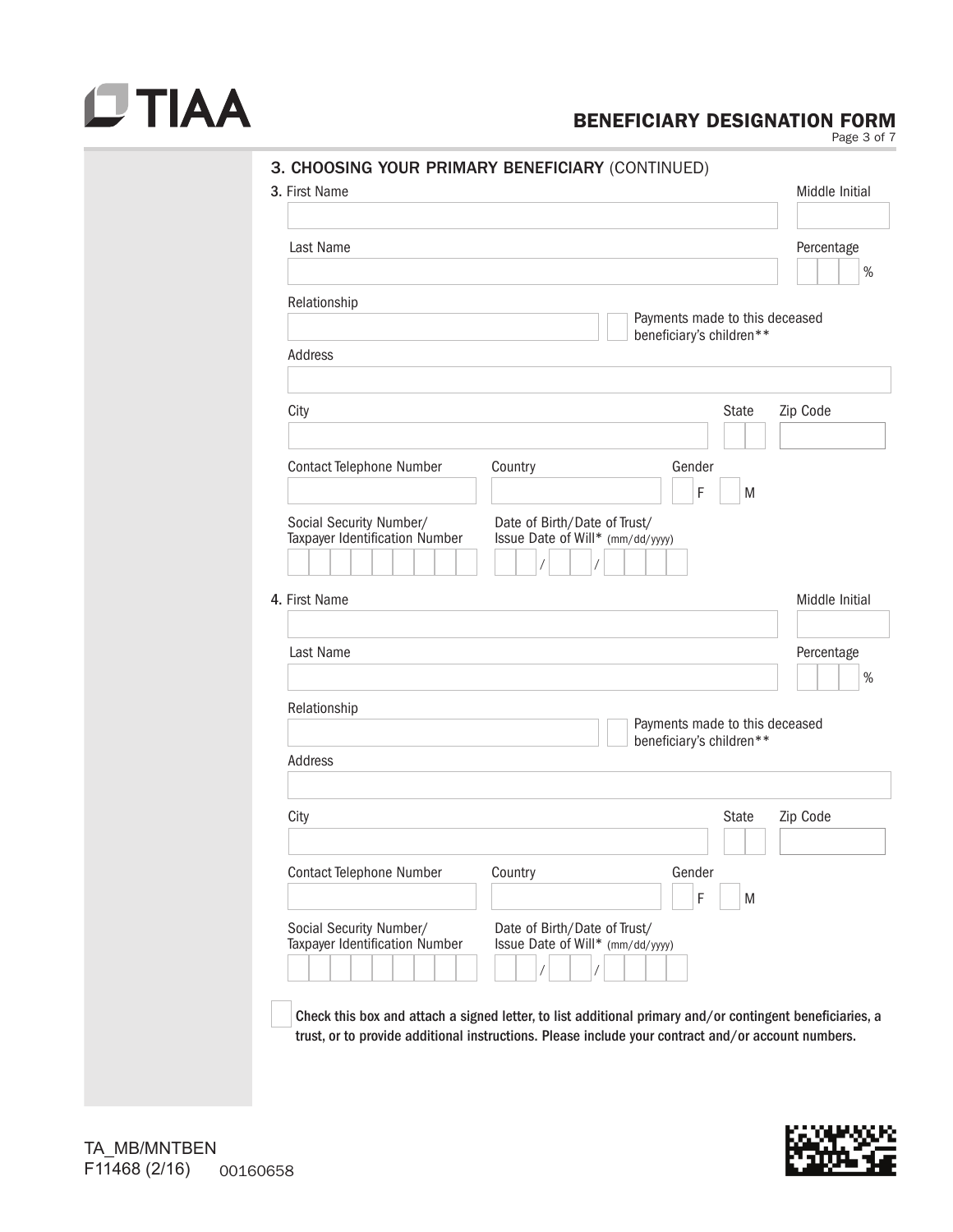# **OTIAA**

## BENEFICIARY DESIGNATION FORM

Page 4 of 7

If you have more than one contingent beneficiary, benefits will be divided equally among the living beneficiaries unless you specify the percentage. The percentages for all of the contingent beneficiaries must total 100%.

- \* TIAA cannot accept a 'Will' as a designation. For acceptable Trust designations see BENEFICIARY PROVISIONS #4 at end of this form.
- \*\*If you check 'payment to my deceased beneficiary's children' and the named beneficiary predeceases you, the monies which would have been paid to that beneficiary will be divided proportionately among his/her children (if any). If there are no living children for that beneficiary their portion will be paid proportionately to the remaining beneficiaries in that class. In the event there are no other beneficiaries, we will pay your Estate or as outlined in your Plan provisions.

### 4. CHOOSING YOUR CONTINGENT BENEFICIARIES

Tell us who should receive your account balance ONLY if the following occurs:

- If all Primary beneficiary(ies) predecease you, and
- The children of the Primary beneficiary(ies) predecease you if that option was selected.

| 1. First Name                                             |                                                                  | Middle Initial     |
|-----------------------------------------------------------|------------------------------------------------------------------|--------------------|
| Last Name                                                 |                                                                  | Percentage<br>$\%$ |
| Relationship                                              | Payments made to this deceased<br>beneficiary's children**       |                    |
| Address                                                   |                                                                  |                    |
| City                                                      | <b>State</b>                                                     | Zip Code           |
| <b>Contact Telephone Number</b>                           | Country<br>Gender<br>F<br>M                                      |                    |
| Social Security Number/<br>Taxpayer Identification Number | Date of Birth/Date of Trust/<br>Issue Date of Will* (mm/dd/yyyy) |                    |
| 2. First Name                                             |                                                                  | Middle Initial     |
| Last Name                                                 |                                                                  | Percentage<br>$\%$ |
| Relationship                                              | Payments made to this deceased                                   |                    |
| <b>Address</b>                                            | beneficiary's children**                                         |                    |
| City                                                      | <b>State</b>                                                     | Zip Code           |
| <b>Contact Telephone Number</b>                           | Country<br>Gender<br>F<br>M                                      |                    |
| Social Security Number/<br>Taxpayer Identification Number | Date of Birth/Date of Trust/<br>Issue Date of Will* (mm/dd/yyyy) |                    |

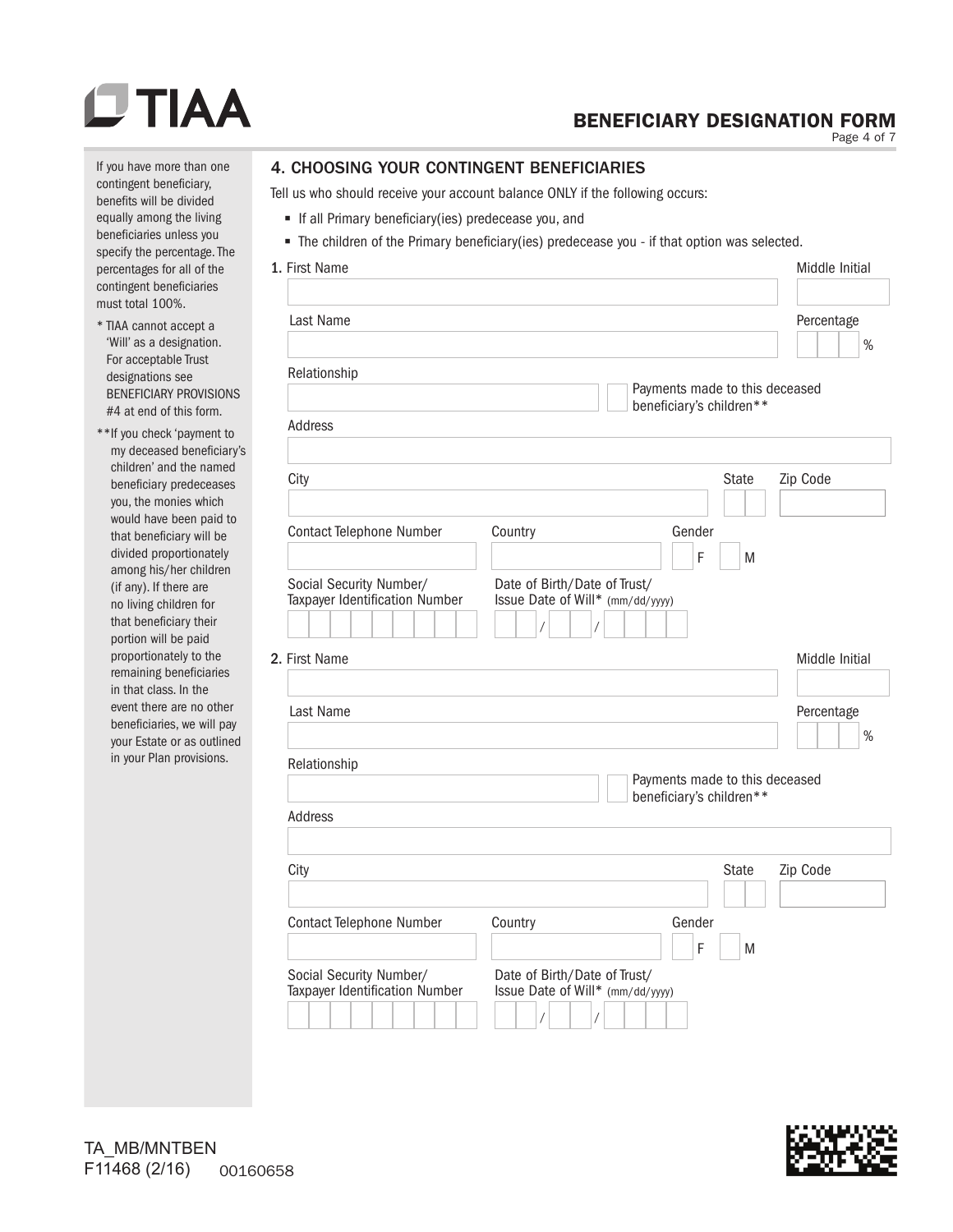

## BENEFICIARY DESIGNATION FORM

Page 5 of 7

|                                                           |                                                                  | Middle Initial     |
|-----------------------------------------------------------|------------------------------------------------------------------|--------------------|
| Last Name                                                 |                                                                  | Percentage<br>$\%$ |
| Relationship                                              | Payments made to this deceased                                   |                    |
| Address                                                   | beneficiary's children**                                         |                    |
| City                                                      | <b>State</b>                                                     | Zip Code           |
|                                                           | Gender                                                           |                    |
| Contact Telephone Number                                  | Country<br>F<br>M                                                |                    |
| Social Security Number/<br>Taxpayer Identification Number | Date of Birth/Date of Trust/<br>Issue Date of Will* (mm/dd/yyyy) |                    |
| 4. First Name                                             |                                                                  | Middle Initial     |
| Last Name                                                 |                                                                  | Percentage<br>$\%$ |
| Relationship                                              |                                                                  |                    |
| Address                                                   | Payments made to this deceased<br>beneficiary's children**       |                    |
|                                                           |                                                                  |                    |
| City                                                      | <b>State</b>                                                     | Zip Code           |
|                                                           | Country<br>Gender                                                |                    |
| Contact Telephone Number                                  | F<br>M                                                           |                    |



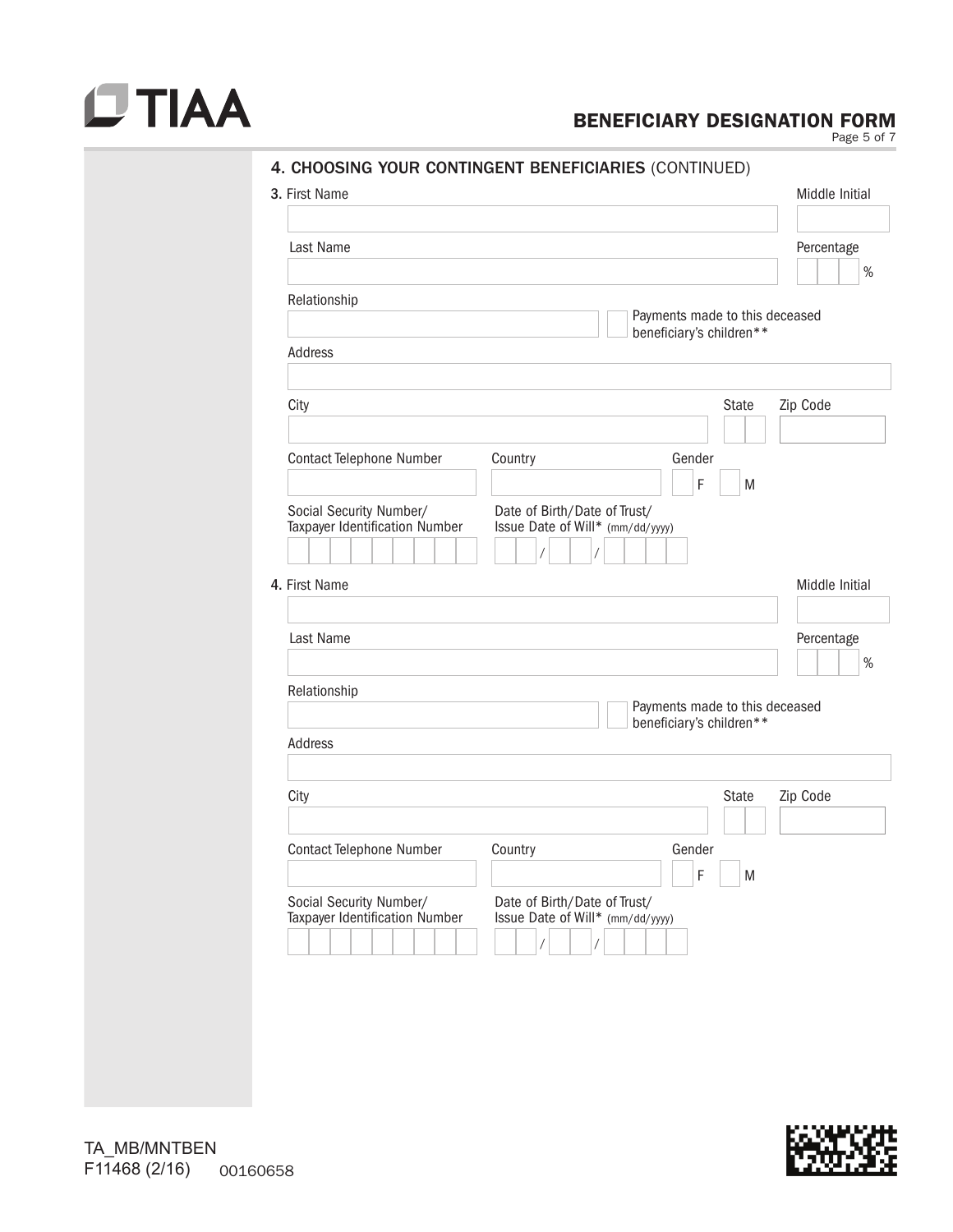Page 6 of 7

## 5. YOUR SIGNATURE

I, the undersigned, agree that:

- I understand that this form is subject to all of the terms and conditions of the employer-sponsored retirement plan, annuity and IRA contracts and/or accounts as described in Section 3.
- I reserve the right to make further changes to my beneficiary designations with spousal waivers, if applicable.
- I understand that if I elect to have this designation apply to all of my referenced accounts, it will apply ONLY to those active as of the date this form is accepted by TIAA.
- I understand that if any or all of my accumulation for which this designation applies is subject to Spousal Consent under plan or ERISA rules, my spouse must complete the spousal consent section of this form.
- I understand that if I elect 'payment to my deceased beneficiary's children' that I agree with TIAA's interpretation of how the benefits at my death will be paid as outlined in this form.
- I understand and agree to the changes and updates I made on this form.

| Your Signature |  |  |  |  | Today's Date (mm/dd/yyyy) |  |
|----------------|--|--|--|--|---------------------------|--|
|                |  |  |  |  | ◡                         |  |

Please sign your full legal name with suffix, if applicable, using black or dark blue ink. Digital signatures are not accepted.

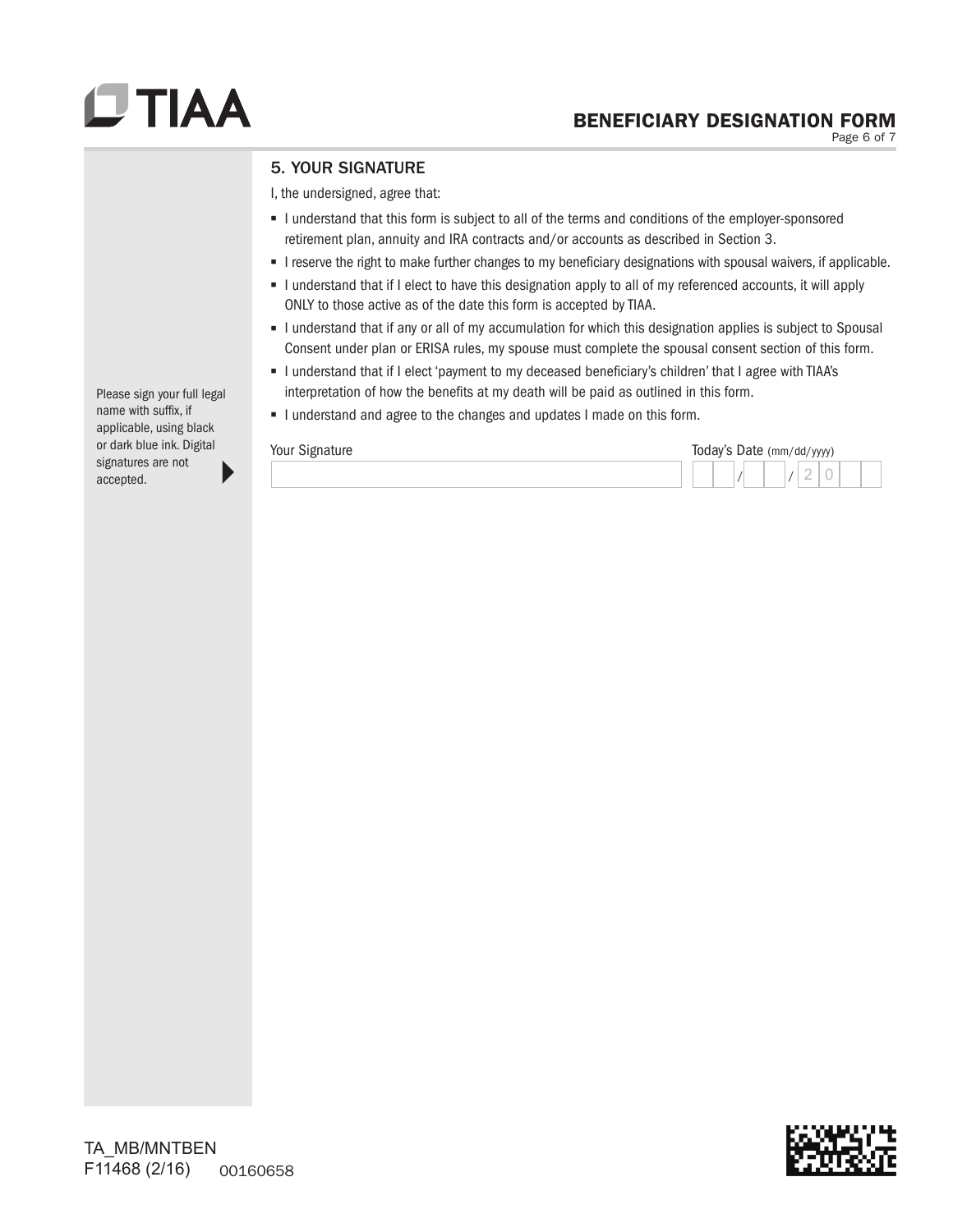## BENEFICIARY DESIGNATION FORM

Page 7 of 7

The Employee Retirement Income Security Act of 1974 (ERISA) provides certain rights to the spouse of a participant in a retirement plan subject to the law. Some Non-ERISA plans may also require that we pay from 50% to 100% to a surviving spouse at death.

NOTE: Due to Plan Provisions or Employee Retirement Income Security Act (ERISA) regulations we need to verify if there is a surviving spouse. This verification will be completed prior to benefits being paid/ settled to any beneficiary.

## 6. ADDITIONAL REQUIREMENTS BASED ON MARITAL STATUS

## 6A. IF YOU ARE SINGLE, COMPLETE THIS SECTION

Check the box if you are not married

I am not married.

### 6B. IF YOU ARE MARRIED

If you are married and have not designated your spouse as a primary beneficiary for at least 50% of your preretirement death benefit, or the percentage required by your plan or state law, your spouse must complete this section in front of a Notary Public or your current employer's plan representative.

In order to ensure that your spouse has seen your intentions and can attest that they fully agree to waive their rights, your spouse's signature must be the same or a later date than you signed in Section 5.

### TO BE COMPLETED BY YOUR SPOUSE

### Consent by Spouse (Must Be Completed by Your Spouse and Witnessed)

With this consent, I voluntarily and irrevocably give up my right to a death benefit that I may be entitled to under the plan or applicable laws and regulations. I recognize that any death benefit payable under the plan will be paid to the beneficiaries as described on this form.

|                                                                                                      | <b>First Name</b>                                                                                           | Last Name                                                                                                                                                             |
|------------------------------------------------------------------------------------------------------|-------------------------------------------------------------------------------------------------------------|-----------------------------------------------------------------------------------------------------------------------------------------------------------------------|
|                                                                                                      | Signature                                                                                                   | Today's Date (mm/dd/yyyy)<br>2<br>$\theta$                                                                                                                            |
|                                                                                                      | NOTARY PUBLIC CERTIFICATION                                                                                 |                                                                                                                                                                       |
|                                                                                                      | <b>State</b><br>County<br>foregoing instrument and he/she acknowledged to me that he/she executed the same. | Notary Expiration Date (mm/dd/yyyy)<br>2<br>$\overline{0}$<br>On the date noted below the subscriber known to me to be the person described in and who executed the   |
|                                                                                                      | Notary Public's Signature                                                                                   | Today's Date (mm/dd/yyyy)                                                                                                                                             |
|                                                                                                      |                                                                                                             | $\overline{2}$<br>$\theta$                                                                                                                                            |
| <b>FOR NOTARY PUBLICS IN</b><br><b>MASSACHUSETTS ONLY</b><br>Indicate the type of<br>identification: | Valid federal or state ID<br>Testimony of a credible witness                                                | In this space, the Notary Public must provide his/her<br>notarial number and the date the appointment expires.<br>Provide the notarial seal if outside New York state |
|                                                                                                      | Personal knowledge of the subscriber                                                                        |                                                                                                                                                                       |
|                                                                                                      | <b>OR</b><br><b>PLAN REPRESENTATIVE CERTIFICATION</b>                                                       |                                                                                                                                                                       |
|                                                                                                      | By signing, you are certifying you witnessed the spouse's signature.                                        |                                                                                                                                                                       |
|                                                                                                      | Plan Representative's Signature                                                                             | Today's Date (mm/dd/yyyy)                                                                                                                                             |
|                                                                                                      | Plan Representative's Name (Please print)                                                                   | Title                                                                                                                                                                 |
|                                                                                                      |                                                                                                             |                                                                                                                                                                       |

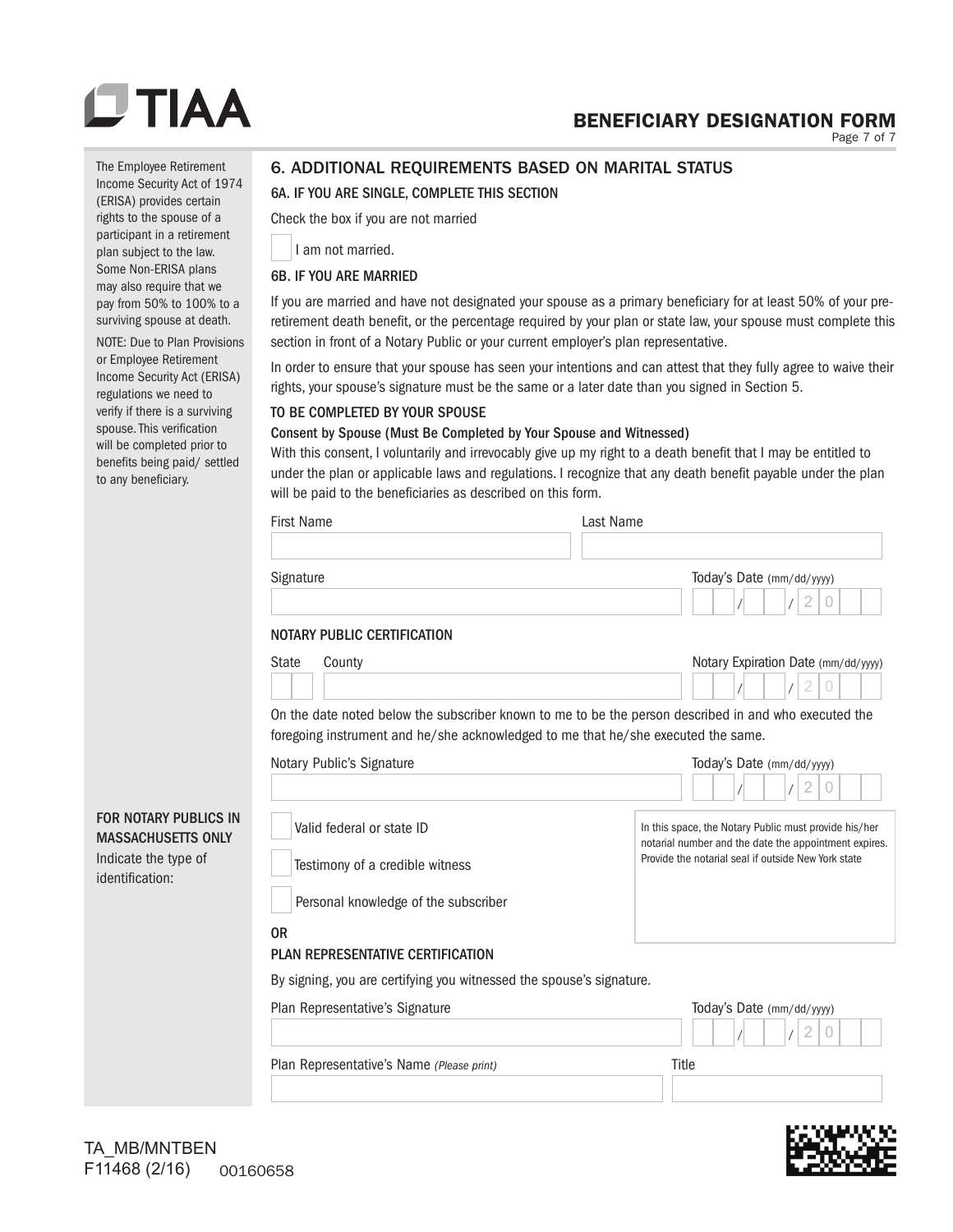## BENEFICIARY DESIGNATION FORM

### **CHECKLIST**

Did you remember to:

Provide all the personal information requested and choose your beneficiaries.

Initial any changes made within the form and be sure to sign and date the agreement in Section 5.

Complete the "Additional Requirements Based on Marital Status" section. If you are single, complete Section 6A; if you are married and have not designated your spouse as a primary beneficiary of at least 50% of the benefit, or the percentage required by your plan, your spouse must complete Section 6B in front of a Notary Public or your current employer's plan representative.

If applicable, attach a signed and dated page to list special provisions for deceased beneficiaries.

| Original documents are<br>required. Faxes cannot be<br>accepted. | RETURN COMPLETED FORM TO:<br><b>STANDARD MAIL:</b><br>TIAA<br>P.O. Box 1268<br>Charlotte, NC 28201-1268 | OVERNIGHT:<br><b>TIAA-CREF</b><br>8500 Andrew Carnegie Blvd.<br>Charlotte, NC 28262                                                                                                                          |
|------------------------------------------------------------------|---------------------------------------------------------------------------------------------------------|--------------------------------------------------------------------------------------------------------------------------------------------------------------------------------------------------------------|
|                                                                  | <b>BENEFICIARY PROVISIONS</b><br>1. Effectiveness                                                       | This Designation of Beneficiary is effective for each annuity contract, certificate or account listed<br>by number or by definition of contracts as stated in the Annuity Numbers section If the heneficiary |

by number or by definition of contracts as stated in the Annuity Numbers section. If the beneficiary designations are satisfactory by TIAA's standards and the designations are accepted by TIAA, the designations will be effective from the date the form was received in good order by TIAA.

2. Immediate Annuity under a Two-Life Option

If you own an Immediate Annuity under a Two-Life Option, you have already provided for benefits at your death for the second annuitant. Therefore, your second annuitant should not be named as a beneficiary. If you do designate your second annuitant, TIAA will remove that person from the contract's designation. Your confirmation will display this change.

#### 3. Order of Payment and Division of Benefits

- a. Unless otherwise stated: At your death (or the last surviving annuitant's death under a Two-Life Annuity), any benefits due will be paid to a beneficiary if he or she is then living. If a class of beneficiaries contains more than one person, benefits due to the beneficiaries in such class at your death (or the last surviving annuitant's death under a Two-Life Annuity) will be paid in accordance with the proportions stated. If a beneficiary predeceases you (or the last surviving annuitant under a Two-Life Annuity), the proportion of the benefits that would have otherwise been apportioned to such deceased beneficiary shall instead be divided to the other beneficiaries who survive you (or the last surviving annuitant under a Two-Life Annuity).
- b. If all beneficiaries predecease you (or the last surviving annuitant under a Two-Life Annuity), all benefits will be payable to your estate (or the estate of the last surviving annuitant under a Two-Life Annuity).

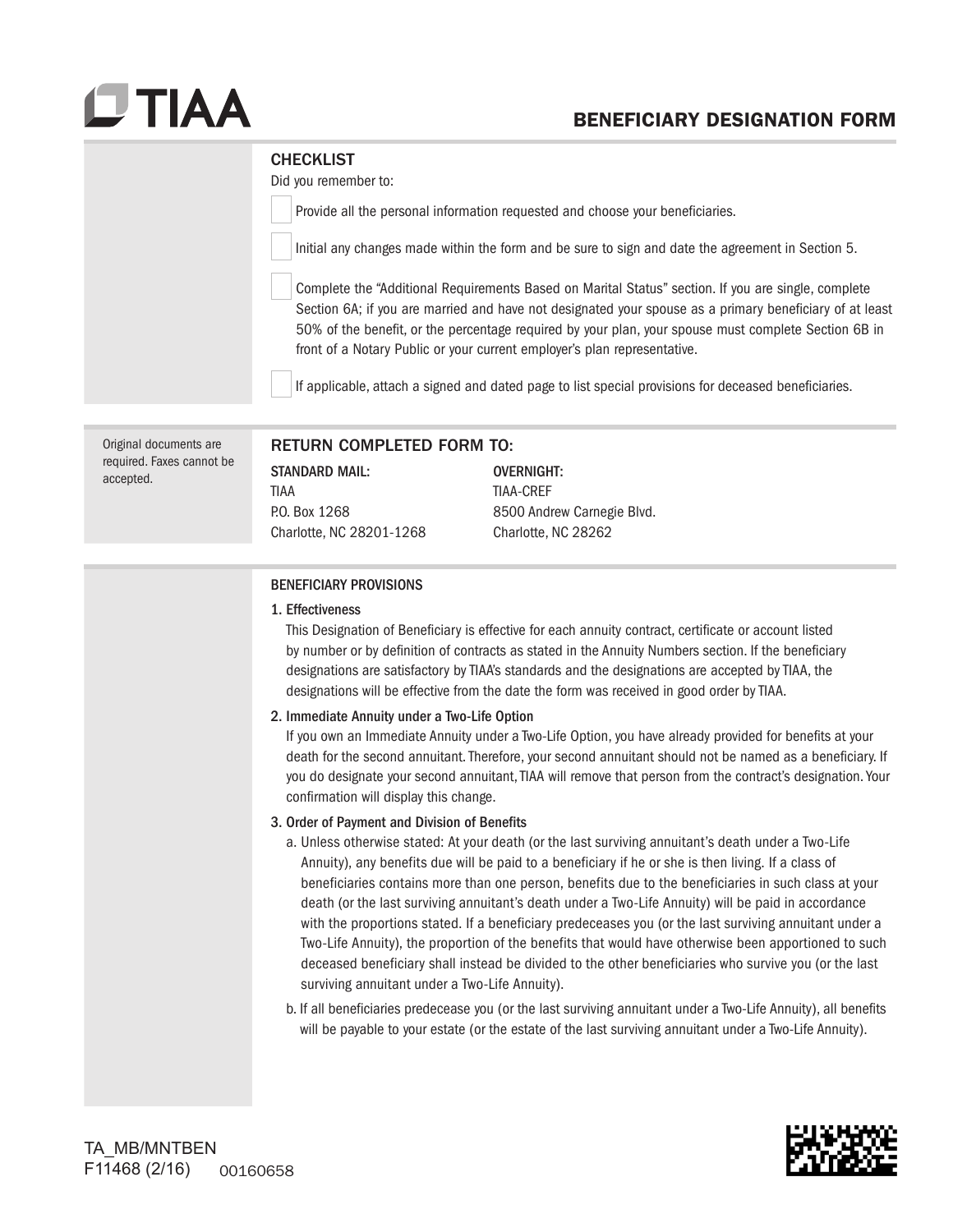## ADDITIONAL PROVISIONS

Provision: 'Payment to my deceased beneficiary's children' provision applied to a beneficiary means that if you check 'payment to my deceased beneficiary's children' and the named beneficiary predeceases you, the monies which would have been paid to that beneficiary will be divided proportionately among his/her children (if any). If there are no living children for that beneficiary, their portion will be paid in proportion to the remaining beneficiaries in that class. In the event there are no other beneficiaries, we will pay your Contingent beneficiary(ies) or Estate.

### Example:

John Doe – your son with a 50% designation 'payment to my deceased beneficiary's children'

Jane Doe – your daughter with a 50% designation 'payment to my deceased beneficiary's children'

John predeceases you. Then John's portion will be paid to his children equally. If John has no children, his share will then be paid to Jane. If both John and Jane predecease you and there are no children, we will pay the contingent beneficiaries you designate. In absence of any contingent beneficiaries, we will pay your Estate.

### 4. If a Trust is Designated as Beneficiary:

- a. TIAA will not accept or be obliged to inquire into the terms of any trust affecting the annuity contract/ certificate/account or its death benefit and shall not be charged with knowledge of terms thereof.
- b. TIAA can only accept a testamentary trust if you give us the create date of the will at the time of the designation. A designation of Will is not acceptable.
- c. If benefits become payable to a testamentary trust and (i) the will is not presented for probate within a reasonable period of time following the date of your death (or the death of the last surviving annuitant in a Two-Life Annuity); or (ii) the will has been presented for probate within a reasonable period of time but no qualified trustee makes claim for the benefits within nine months after your death (or the death of the last surviving annuitant in a Two-Life Annuity); or (iii) if evidence is furnished and is satisfactory to TIAA within such nine-month period that no trustee can qualify to receive the benefits, payment shall be made to the successor beneficiary(ies), if any such beneficiary(ies) (is)are designated and survive you (or the last surviving annuitant in a Two-Life Annuity): otherwise to your estate (or the estate of the last surviving annuitant), unless otherwise stated in the plan provisions.
- d. If benefits become payable to an inter vivos trust and (i) the trust agreement is not in effect; or (ii) no trustee can qualify to receive the benefits; or (iii) the qualified trustee is not willing to accept the benefits, payments shall be made to the successor beneficiary(ies) as designated, if any such beneficiary(ies) are designated and survive(s) you (or the last surviving annuitant in a Two-Life Annuity); otherwise to your estate (or to the estate of the last surviving annuitant), unless otherwise stated in the plan provisions.
- e. Payment to, and receipt by, said trustee, said successor beneficiary(ies) or said estate, as provided for in (b) and (c) above, shall fully discharge TIAA for all liability to the extent of such payment. TIAA shall have no obligations as to the application of funds so paid and shall, in all dealings with said trustee or with said executor(s) or administer(s), including but not limited to any consent, release or waiver of interest, be fully protected against the claims or demands of any other person(s).